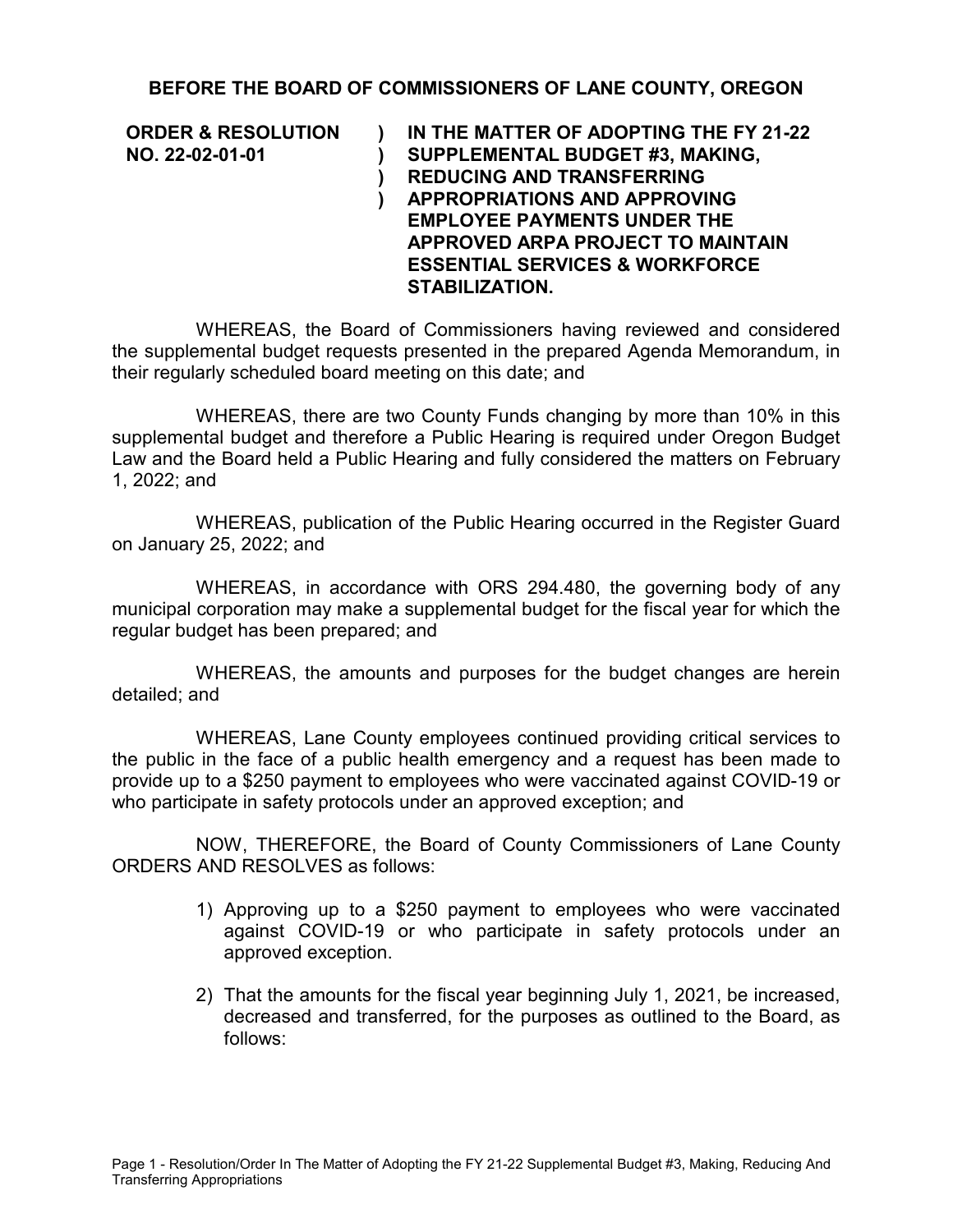| Change Amount |                   |                |
|---------------|-------------------|----------------|
|               | FTE Chg           | New Fund Total |
| 1,235,099     |                   | 132,070,990    |
|               |                   |                |
|               |                   | 7,450,208      |
|               |                   | 16,641,271     |
| 0             | 0.00              | 2,170,835      |
| 108,066       | 0.00              | 11,868,089     |
| 133,042       | 0.00              | 4,031,316      |
| 99,946        | 0.00              | 36,387,078     |
| 85,000        | 0.00              | 942,744        |
| 0             | 0.00              | 294,246        |
|               |                   |                |
| 0             | 0.00              | 2,757,128      |
| 0             | 0.00              | 0              |
| 0             | 0.00              | 19,347,835     |
| 632,000       | 0.00              | 1,652,000      |
| 1,235,099     | 0.00              | 103,542,750    |
|               | 76,226<br>100,819 | 0.00<br>0.00   |

| <b>PARKS &amp; OPEN SPACES FUND 216</b> |               |         |                |
|-----------------------------------------|---------------|---------|----------------|
|                                         | Change Amount | FTE Chq | New Fund Total |
| Resources                               | 248.480       |         | 6,807,429      |
| <b>Public Works</b>                     | 7,480         | 0.00    | 5,283,755      |
| Not Allocated to Organizational Unit:   |               |         |                |
| Transfers Out                           | 0             |         | 72.875         |
| Contingency                             | 241.000       |         | 432,609        |
| <b>Total Fund Appropriations</b>        | 248.480       | 0.00    | 5,789,239      |

| <b>LAW LIBRARY FUND 222</b><br>Resources             | <b>Change Amount</b><br>77.000 | Authorized<br>FTE Chq | New Fund Total<br>893,780 |
|------------------------------------------------------|--------------------------------|-----------------------|---------------------------|
| <b>County Administration</b>                         | 0                              | 0.00                  | 322,587                   |
| Not Allocated to Organizational Unit:<br>Contingency | 77.000                         |                       | 148.975                   |
| <b>Total Fund</b>                                    | 77.000                         | 0.00                  | 471,562                   |

| <b>GENERAL ROAD FUND 225</b>          |                      | Authorized |                |
|---------------------------------------|----------------------|------------|----------------|
|                                       | <b>Change Amount</b> | FTE Chg    | New Fund Total |
| Resources                             | 1,181,448            |            | 93,136,628     |
| <b>Public Works</b>                   | 24.448               | 0.00       | 58,857,201     |
| Not Allocated to Organizational Unit: |                      |            |                |
| Transfers Out                         | 0                    |            | 2,220,408      |
| Contingency                           | 1,157,000            |            | 5,685,789      |
| <b>Total Fund Appropriations</b>      | 1,181,448            | 0.00       | 66,763,398     |

Page 2 - Resolution/Order In The Matter of Adopting the FY 21-22 Supplemental Budget #3, Making, Reducing And Transferring Appropriations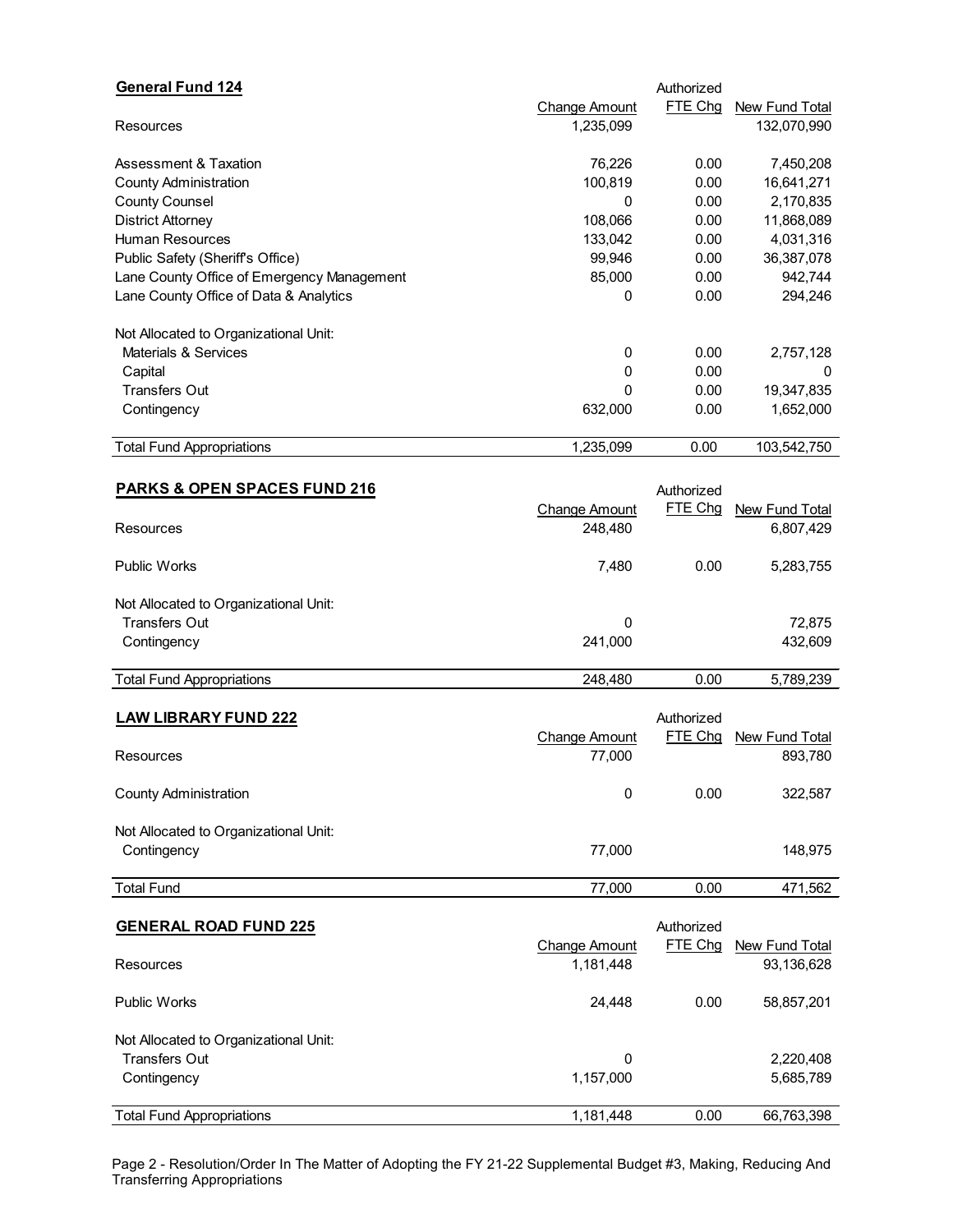| <b>AMERICAN RESCUE PLAN FUND 255</b>  |                      | Authorized |                |
|---------------------------------------|----------------------|------------|----------------|
|                                       | <b>Change Amount</b> | FTE Chq    | New Fund Total |
| Resources                             | 0                    |            | 74,281,133     |
| Not Allocated to Organizational Unit: |                      |            |                |
| Materials & Services                  | 17.294.257           |            | 17.294.257     |
| <b>Total Fund</b>                     | 17.294.257           | 0.00       | 17,294,257     |

| <b>SPECIAL REVENUE FUND 260</b>       |                      | Authorized |                |
|---------------------------------------|----------------------|------------|----------------|
|                                       | <b>Change Amount</b> | FTE Chq    | New Fund Total |
| Resources                             | 269,902              |            | 44,100,978     |
| <b>County Administration</b>          | 258,108              | 0.00       | 14, 147, 695   |
| <b>District Attorney</b>              | 0                    |            | 1,268          |
| Public Safety (Sheriff's Office)      | 64.320               | 1.00       | 8,099,622      |
| <b>Public Works</b>                   | 0                    | 0.00       | 262,880        |
| Not Allocated to Organizational Unit: |                      |            |                |
| Materials & Services                  | 0                    |            | 6,846,835      |
| Capital                               | 0                    |            | 50,000         |
| <b>Transfers Out</b>                  | 0                    |            | 698,232        |
| Contingency                           | (52, 526)            |            | 2,074,275      |
| <b>Total Fund Appropriations</b>      | 269,902              | 1.00       | 32,180,807     |

| <b>ANIMAL SERVICES FUND 283</b>       | <b>Change Amount</b> | Authorized<br>FTE Chg | New Fund Total |
|---------------------------------------|----------------------|-----------------------|----------------|
| Resources                             | 7,407                |                       | 995,835        |
| <b>Public Works</b>                   | 7.407                | 0.00                  | 811,500        |
| Not Allocated to Organizational Unit: |                      |                       |                |
| Contingency                           | 0                    |                       | 24,750         |
| <b>Total Fund</b>                     | 7.407                | 0.00                  | 836,250        |

| <b>INTERGOVERNMENTAL HUMAN SERVICES FUND 285</b> |               | Authorized |                |
|--------------------------------------------------|---------------|------------|----------------|
|                                                  | Change Amount | FTE Chq    | New Fund Total |
| Resources                                        | 2,503,938     |            | 111,003,235    |
| Health & Human Services                          | 2,478,938     | 3.00       | 102,459,738    |
| Not Allocated to Organizational Unit:            |               |            |                |
| <b>Transfers Out</b>                             | 0             |            | 6,120,594      |
| Contingency                                      | 25,000        |            | 25,000         |
| <b>Total Fund Appropriations</b>                 | 2,503,938     | 3.00       | 108,605,332    |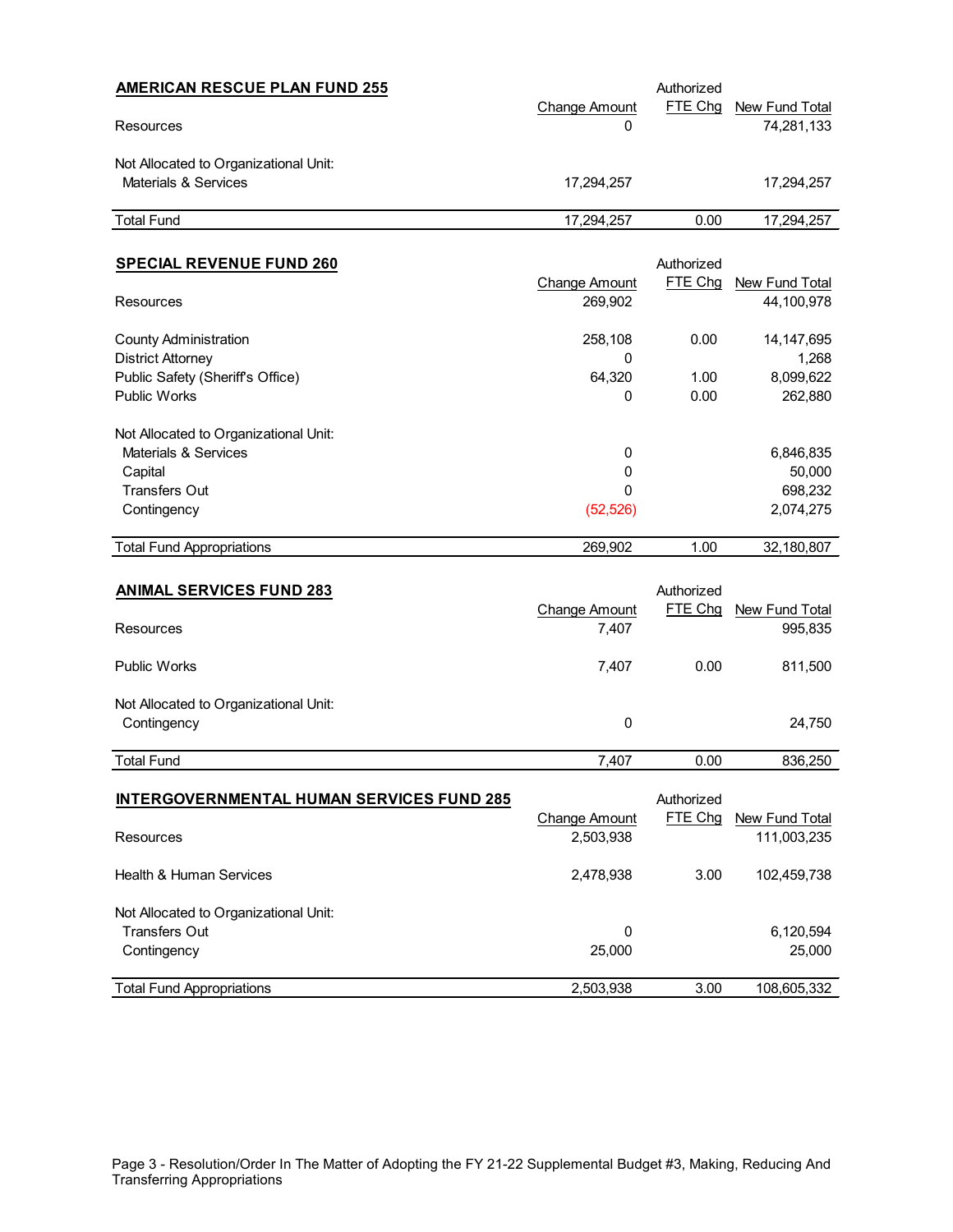| <b>HEALTH &amp; HUMAN SERVICES FUND 286</b> | Change Amount | Authorized<br>FTE Chq | New Fund Total |
|---------------------------------------------|---------------|-----------------------|----------------|
| Resources                                   | 5,293,716     |                       | 184,662,610    |
| Health & Human Services                     | 2,523,716     | 3.00                  | 147,760,916    |
| Not Allocated to Organizational Unit:       |               |                       |                |
| <b>Transfers Out</b>                        | 0             |                       | 6,408,337      |
| Contingency                                 | 2,770,000     |                       | 20,867,187     |
| <b>Total Fund Appropriations</b>            | 5,293,716     | 3.00                  | 175,036,440    |

| <b>LOCAL OPTION TAX LEVY FUND 290</b> |               | Authorized |                |
|---------------------------------------|---------------|------------|----------------|
|                                       | Change Amount | FTE Chq    | New Fund Total |
| Resources                             | 154.798       |            | 45,032,414     |
| <b>Health &amp; Human Services</b>    | 0             | 0.00       | 2,319,262      |
| Public Safety (Sheriff's Office)      | 154.798       | 0.00       | 20,126,638     |
| Not Allocated to Organizational Unit: |               |            |                |
| Contingency                           | 0             |            | 4,856,855      |
| <b>Total Fund Appropriations</b>      | 154.798       | 0.00       | 27,302,755     |

| <b>CAPITAL IMPROVEMENT FUND 435</b>   |                      | Authorized |                |
|---------------------------------------|----------------------|------------|----------------|
|                                       | <b>Change Amount</b> | FTE Chg    | New Fund Total |
| Resources                             | 3,500,000            |            | 32,388,216     |
| <b>County Administration</b>          | 3,500,000            |            | 30,806,450     |
| Not Allocated to Organizational Unit: |                      |            |                |
| <b>Transfers Out</b>                  | (131, 415)           |            | 1,151,093      |
| Contingency                           | 131.415              |            | 430,673        |
| <b>Total Fund Appropriations</b>      | 3,500,000            | 0.00       | 32,388,216     |

| <b>LANE EVENTS CENTER FUND 521</b>    |               | Authorized |                |
|---------------------------------------|---------------|------------|----------------|
|                                       | Change Amount | FTE Chq    | New Fund Total |
| Resources                             | 1,917,965     |            | 10,240,402     |
| Public Works                          | 12.965        | 0.00       | 4,344,728      |
| Not Allocated to Organizational Unit: |               |            |                |
| <b>Transfers Out</b>                  | 0             |            | 527,391        |
| Contingency                           | 1,905,000     |            | 2,001,731      |
| <b>Total Fund Appropriations</b>      | 1,917,965     | 0.00       | 6,873,850      |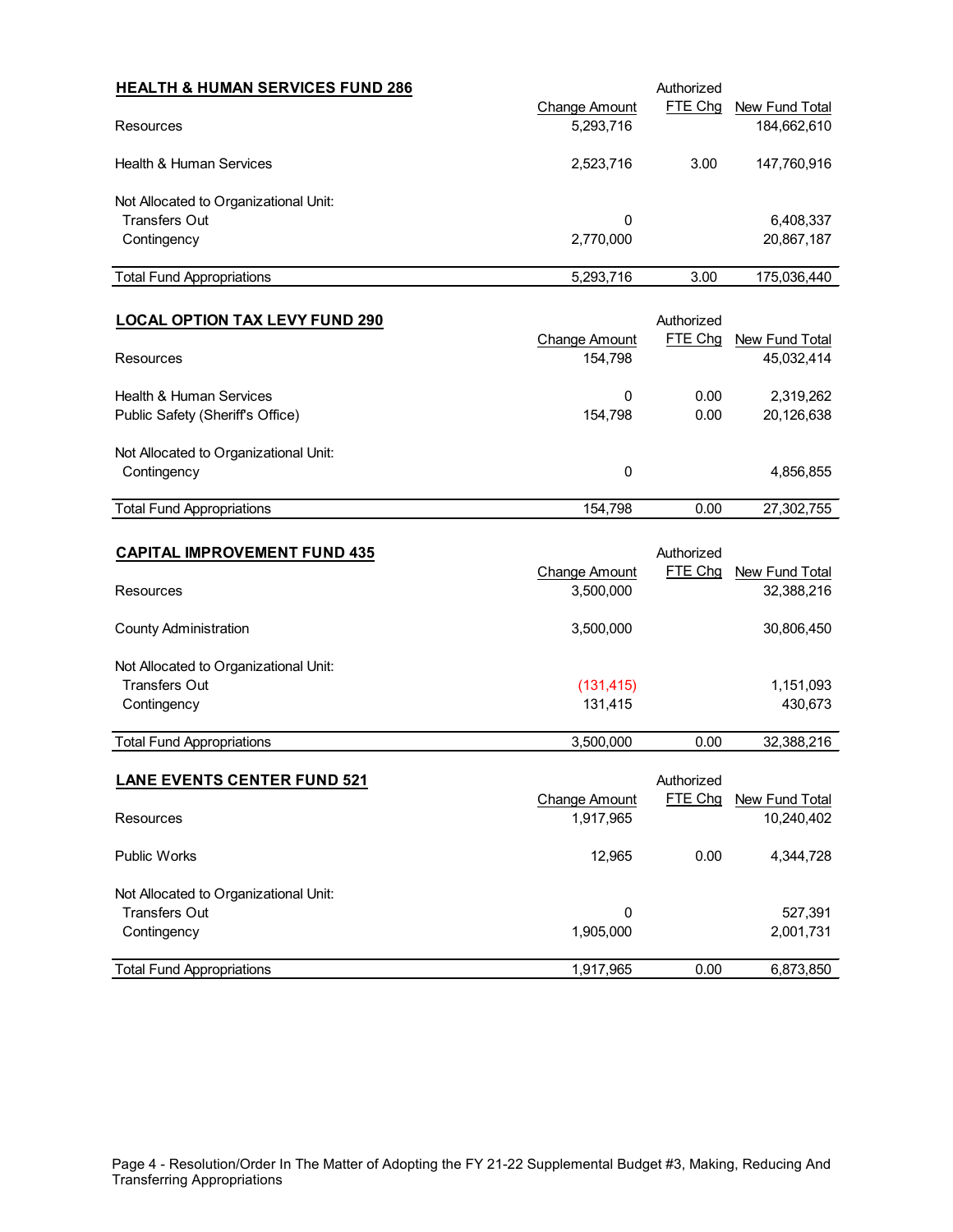| <b>SOLID WASTE DISPOSAL FUND 530</b><br>Resources |               | Authorized |                              |  |  |
|---------------------------------------------------|---------------|------------|------------------------------|--|--|
|                                                   | Change Amount | FTE Chq    | New Fund Total<br>63,726,351 |  |  |
|                                                   | 63,780        |            |                              |  |  |
| <b>Public Works</b>                               | 63,780        | 0.00       | 27,064,511                   |  |  |
| Not Allocated to Organizational Unit:             |               |            |                              |  |  |
| Transfers Out                                     | 0             |            |                              |  |  |
| Contingency                                       | 0             |            | 2,169,275                    |  |  |
| <b>Total Fund</b>                                 | 63,780        | 0.00       | 33,995,786                   |  |  |

| <b>LAND MANAGEMENT FUND 570</b>       |               | Authorized |                |
|---------------------------------------|---------------|------------|----------------|
|                                       | Change Amount | FTE Chq    | New Fund Total |
| Resources                             | 410,192       |            | 17,420,146     |
| <b>Public Works</b>                   | 67.192        |            | 8,724,649      |
| Not Allocated to Organizational Unit: |               |            |                |
| Transfers Out                         | 0             |            | 368,631        |
| Contingency                           | 343.000       |            | 1,206,532      |
| <b>Total Fund Appropriations</b>      | 410.192       | 0.00       | 10,299,812     |

| <b>MOTOR &amp; EQUIPMENT POOL FUND 619</b> |                      | Authorized |                |
|--------------------------------------------|----------------------|------------|----------------|
|                                            | <b>Change Amount</b> | FTE Chg    | New Fund Total |
| Resources                                  | 1,926                |            | 38,777,114     |
| Public Safety (Sheriff's Office)           | 0                    |            | 2,164,633      |
| <b>Public Works</b>                        | 1,926                | 0.00       | 11,787,576     |
|                                            |                      |            |                |
| Not Allocated to Organizational Unit:      |                      |            |                |
| <b>Transfers Out</b>                       | 0                    |            | 243,778        |
| Contingency                                | 0                    |            | 3,195,832      |
|                                            |                      |            |                |
| <b>Total Fund Appropriations</b>           | 1,926                | 0.00       | 17,391,819     |

| <b>TECHNOLOGY SERVICES FUND 654</b>   | Change Amount | Authorized<br>FTE Chg | New Fund Total |
|---------------------------------------|---------------|-----------------------|----------------|
| Resources                             | 103.105       |                       | 15,935,821     |
| <b>Technology Services</b>            | 103.105       | 0.00                  | 15,497,235     |
| Not Allocated to Organizational Unit: |               |                       |                |
| Contingency                           | 0             |                       | 438.586        |
| <b>Total Fund</b>                     | 103,105       | 0.00                  | 15,935,821     |